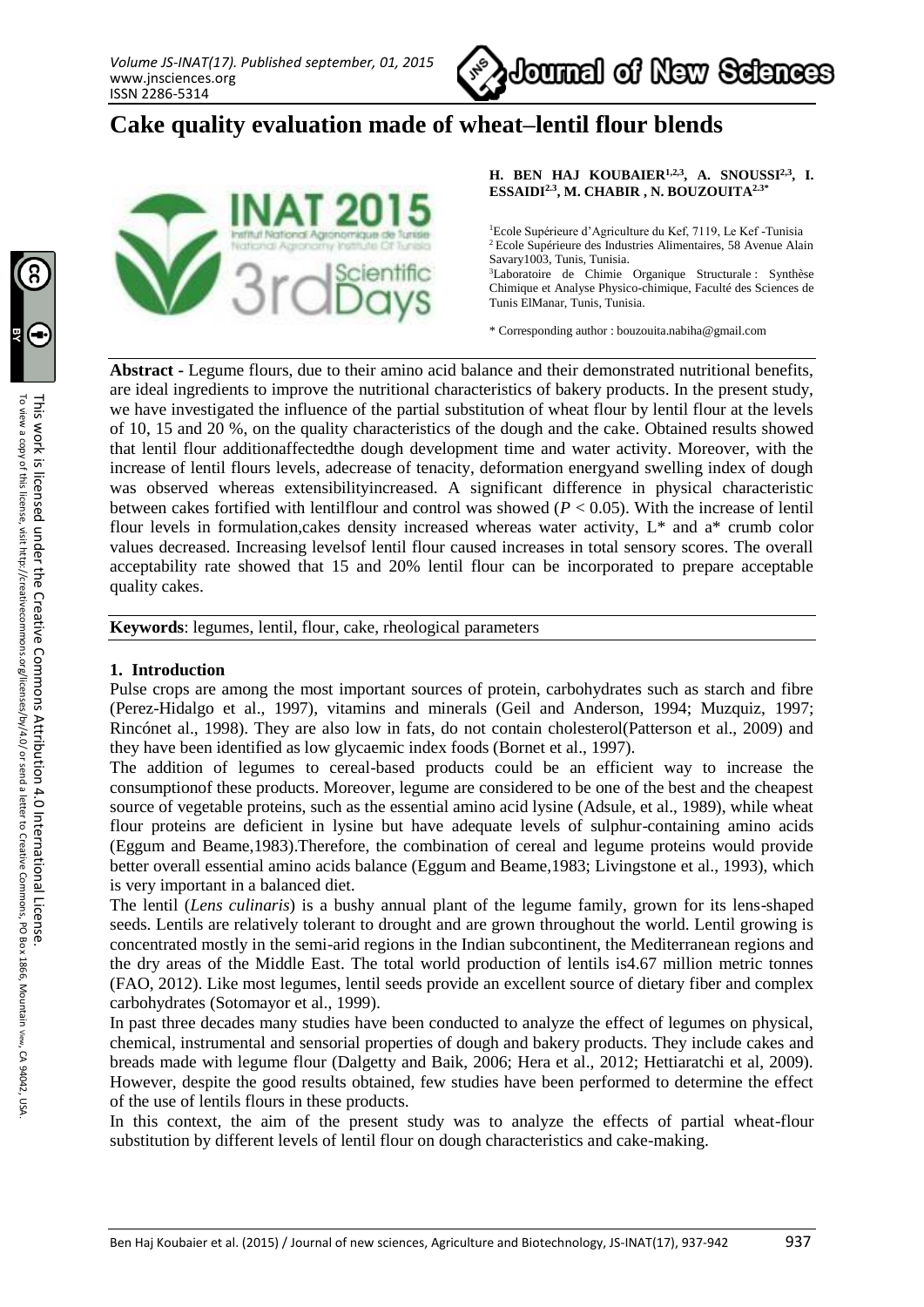

# **2. Material and Methods**

# **2.1. Materials**

Lentil seeds (*Lens culinaris* L.) were bought from local market in Tunis, Tunisia. Lentil flour (LF) was obtained after grinding seeds in a laboratory hammer mill until they could pass through a 200 µm screen.Commercial Wheat-flour (WF), Fresh whole eggs, sunflower oil, sugar, whole-milk powder, emulsifier and baking powder were purchased from the local market.

## **2.2. Proximate analysis of flours**

Wheat and lentil flours were analyzed following theAACC (2000) methods for moisture (method 44- 15A), protein (method 46-13), fat (method 30-25), and ash (method 08-01). Total carbohydrate was determined by difference and was calculated conventionally by the following formula: [100 - (weight in grams [protein + fat + water + ash + alcohol] in 100 g of flour)]

## **2.3. Evaluation of Dough properties**

Doughs were preparedwith different levels of lentil flour : 0%, 10%, 15% and 20% blended withwheat flour.The dough mixing and alveographic properties of the differentwheat/lentil flour blends were studied using farinograph and alveograph instruments (Brabender, Germany). From the farinograph curves, water absorption (WA, percentage of water required to yield dough consistency of 500 BU) and dough development time (DDT, time to reach maximum consistency) were determined. The parameters obtained from the alveograph curves were expressed as:The maximum length of bubble or extensibility (L), the maximum pressure to blow bubble (P),the swelling index (G) and baking strength(W).

#### **2.4. Baking test**

#### **2.4.1. Cake preparation**

Cakewasprepared from blends containing 0%, 10%, 15% and 20% of lentil flour according a homemade cake recipe(Table 1).Cake batter was prepared in a kitchenAid professional mixer (KPM5), wherein, the flour, milk powder baking powder, and water were creamed together to get a fluffy cream; eggs and sugar were whipped together until semi-firm foam resulted. The sugar–egg foam was mixed with the creamed flour and emulsifier, after which the vegetable oil was added in small portions. Cake batter was poured into a wooden pan and baked at 160 ◦C for 1 h. Cakes were cooled to room temperature.

| <b>Table 1.</b> Cake formulation |            |                 |                 |                 |               |               |               |                     |                  |
|----------------------------------|------------|-----------------|-----------------|-----------------|---------------|---------------|---------------|---------------------|------------------|
| Ingredients                      |            | Flour           | Egg             | Sugar           | Milk powder   | Water         | Oil           | Emulsifier          | Baking<br>powder |
| Amount                           | (g)<br>(%) | 150.00<br>26.50 | 170.00<br>30.00 | 150.00<br>26.50 | 14.00<br>2.50 | 35.00<br>6.10 | 40.00<br>7.00 | 7.00<br>$\cdot .20$ | 1.20<br>0.20     |

#### **2.4.2. Physical measurements**

Batter density was determined with a measuring cylinder and expressed as the relation between the weight of batter and the same volume of distilled water.

Cake quality attributes included: volume, determined by seed displacement, weight and moisture. Crumb and Crust Color were measured using a Minolta, Chroma Meter CR-300.

#### **2.4.3. Sensory analysis**

The organoleptic characteristics of cakes were carried out by 50 panelists. The panelists were asked to evaluate the products forcrust color, crumb color, odor, texture, taste and overallquality. The ratings were on 5-point hedonicscale ranging from 5 (like extremely) to 1 (dislike extremely) foreach organoleptic characteristic.

#### **2.5. Statistical analysis**

Data were presented as the mean of duplicate $\pm$  standard deviation (mean  $\pm$  SD). The datawere analyzed for statistical significance using Statgraphics Centurion XVI. Differencesbetween treatments were assessed using one way ANOVA, followed by Tukey HSD post hoctest. P values below 0.05 were considered significant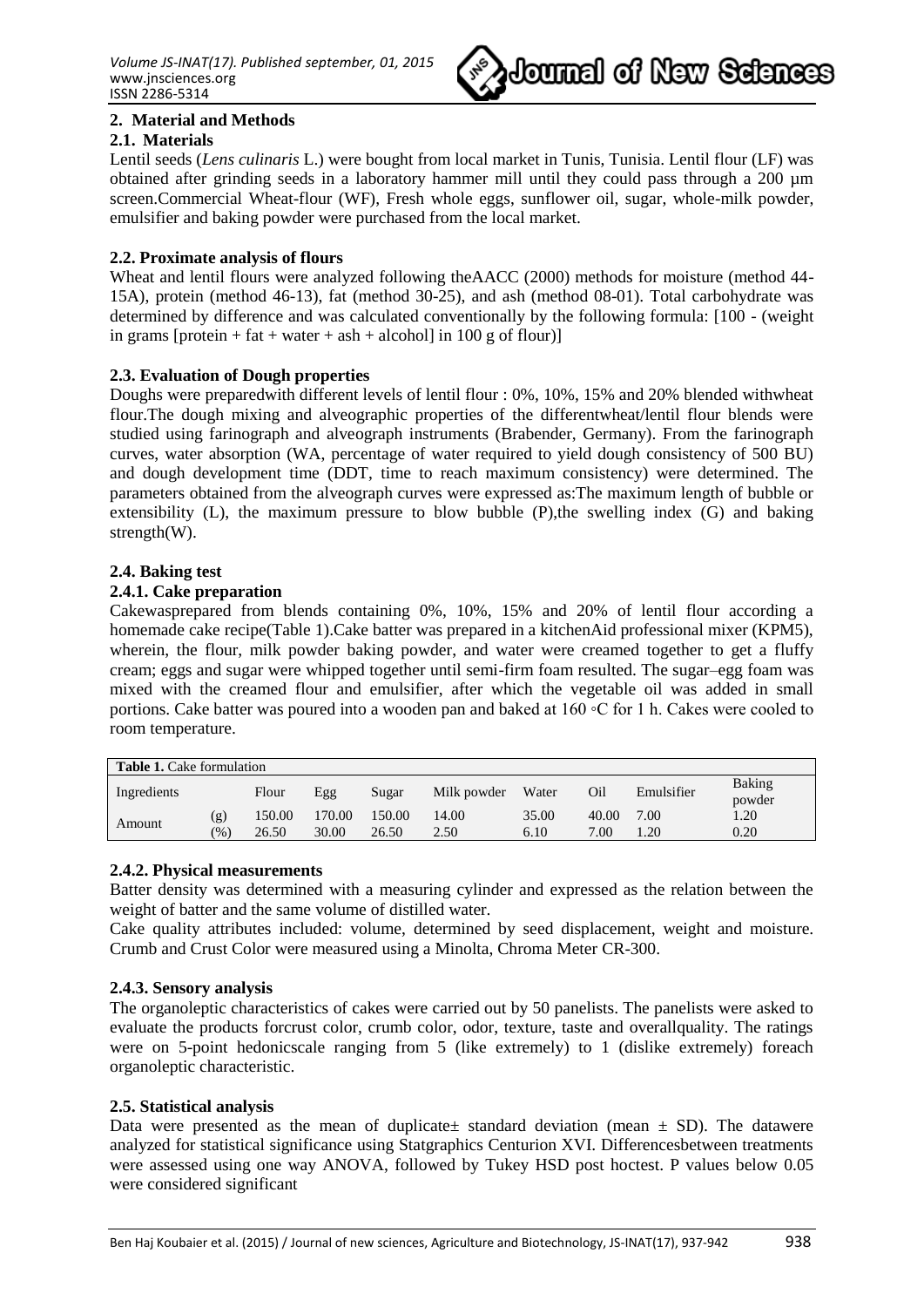

## **3. Results and discussion**

## **3.1. Flour composition**

The characteristics of the lentil and wheat flour are summarized in Table 2.Lentil flour (LF) contained considerably higher protein  $(25.51\%)$ , ash  $(2.70\%)$  and fat contents  $(4.67\%)$  than wheat flour (WF)(10.80 % of proteins, 0.40 % of ash, and 1.80 % of fat). On the other hand, WF presented higher carbohydrates content (72.40 %) than LF (55.82 %).

| <b>Table 2.</b> Chemical composition of lentil and wheat flours             |                             |                            |                 |                  |                      |  |  |  |
|-----------------------------------------------------------------------------|-----------------------------|----------------------------|-----------------|------------------|----------------------|--|--|--|
| Parameters                                                                  | Moisture $(\%)$             | Ash $(\%)$                 | Fat $(\%)$      | Proteins $(\%)$  | Carbohydrates (%)    |  |  |  |
| Lentil flour                                                                | $11.30 + 0.25^a$            | $2.70+0.21^a$              | $4.67+0.17a$    | $25.51 + 0.89^a$ | $55.82 + 1.00^a$     |  |  |  |
| Wheat flour                                                                 | $14.60 + 0.37$ <sup>b</sup> | $0.40 + 0.08$ <sup>b</sup> | $1.80 + 0.05^b$ | $10.80 + 0.32^b$ | $72.40+0.55^{\rm b}$ |  |  |  |
| Different letters in the same column are significantly different $(P<0.05)$ |                             |                            |                 |                  |                      |  |  |  |

## **3.2. Rheological Behavior of Dough**

The Farinograph and alveograph parameters measured are given in Table 3.The DDT represents the time required by the dough to reach maximum consistency after the first addition of water. It indicates the minimum mixing time for dough formation. Inclusion of LF showed insignificant effect between 4.65 to 4.78 minute, but the overall DDT slightly raised by the increase of LF that is in accordance to Fu et al. (2008). The increase in DDT could be explained by interactions between the non-wheat proteins and gluten leading to a delay in the hydration and development of gluten in the presence of these ingredients (Dhinda et al., 2012). Water absorptionis the amount of water needed to obtain dough of a defined consistency and is largely related to the dough yield. It was found that increasing the addition of LF to WF increased WA from 55.20 % (control) to 70.20 % (flour blended with 20% of LF). Similar effects on WA were observed by Bojňanska et al. (2012), Eissa et al. (2007), Fenn et al. (2010), Kamaljit et al. (2010), and Mohammed et al. (2012) when the various legume flours were added to wheat flour. The WA is expected to rise because addition of LF increases the amount of proteins, starch and fibers; these components compete for absorption of water during dough formulation(Dhinda et al., 2012; Gimenez et al., 2012). Alveographic parameters reveal the dough rheology and predict the quality of the final baked products (Mirsaeedghazi et al., 2008). The parameters include work of the doughor the deformation energy showing the baking strength (W), G (mm) the swelling index is a measure of square root of volume of air needed to inflate the bubble till it ruptures, P (mm) is the maximum pressure for tenacity or pressure required to below the dough bubble, which is taken as resistance to extension, that is a measure of the resistance to deformation, L represents extensibility in mm, P/L is the curve configuration ratio showing stability which is an index of gluten performance or dough behavior in mixing and baking. The elasticity of the dough is directly related to protein/gluten network and is more closely related to glutenin macro polymers which, since weak, decrease elastic property (Agyare et al., 2005). The alveographic results showed that W-value slightly increases from 143 to 159 upto 20% addition of LF. This increase could be due to the high contentin fiber and proteins of LFwhich allow more water interactions through hydrogen bonding as was previously found by Rosell et al. (2001). Pressure to blow the bubble (P), extensibility (L) and swelling index (G) decrease rapidly by the addition of Lentil flour from 10 %. As resulting of the lentil action on both dough resistance and dough extensibility, P/L ratio was augmented in dough containing 10% LF (4.56 vs 3.93 in the control), then decreased upto 20%. The addition of 15% LF shows a P/L ratio about 3.90 as found in the control. Our findings are in line withthe observations made by Seema et al. (2012)whoreported a decrease on elasticity and an increase on resistance toextension of dough prepared by incorporating lentil flour in the cookies formulation.

| <b>Table 3.</b> Rheological properties of dough with partial substitution of lentil flour. |                 |                        |                       |                             |                              |                              |                              |  |  |
|--------------------------------------------------------------------------------------------|-----------------|------------------------|-----------------------|-----------------------------|------------------------------|------------------------------|------------------------------|--|--|
| Farinograph                                                                                |                 |                        | Alveograph            |                             |                              |                              |                              |  |  |
| <b>Substitution</b>                                                                        | <b>DDT</b>      |                        | $P$ (mm)              | $L$ (mm)                    | $G$ (mm)                     | $W(10^4J)$                   | P/L                          |  |  |
|                                                                                            | (min)           | <b>WA</b> (%)          |                       |                             |                              |                              |                              |  |  |
| 0%                                                                                         | $4.78 + 0.10^a$ | $55.20+0.11^a$         | $130.00+1.24a$        | $33.00 + 0.31$ <sup>a</sup> | $17.60 + 0.21$ <sup>a</sup>  | $165.00 + 2.30$ <sup>a</sup> | $3.93+0.00^a$                |  |  |
| (control)                                                                                  |                 |                        |                       |                             |                              |                              |                              |  |  |
| 10%                                                                                        | $4.65+0.12^a$   | $57.40 + 0.25^{\rm b}$ | $123.00+1.31b$        | $27.00+0.28b$               | $15.60 + 0.30$ <sup>ab</sup> | $143.00 + 1.30b$             | $4.56 + 0.00b$               |  |  |
| 15%                                                                                        | $4.70+0.08a$    | $67.50 + 0.48$ °       | $117.00+1.09^{\circ}$ | $30.00+0.16^{\circ}$        | $15.20+0.14b$                | $155.00+1.50^{\circ}$        | $3.90+0.04c$                 |  |  |
| 20%                                                                                        | $4.73+0.10^a$   | $70.20 + 0.27$ °       | $114.00+1.12d$        | $30.00+0.21$ °              | $15.20+0.10b$                | $159.00 + 1.20$ <sup>d</sup> | $3.80 \pm 0.01$ <sup>d</sup> |  |  |

Different letters in the same column are significantly different  $(P<0.05)$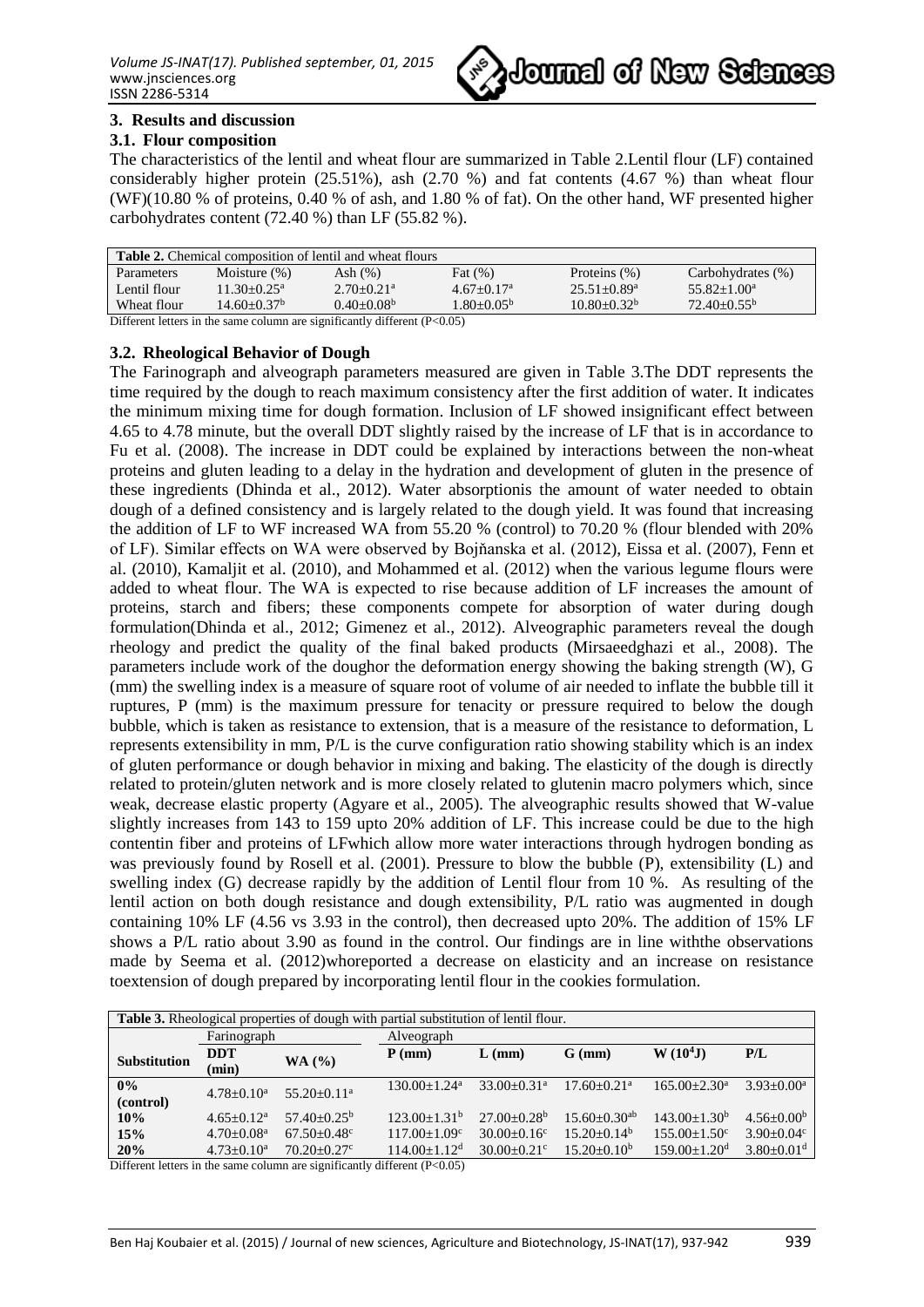

## **3.3. Baking test**

## **3.3.1. Effect on batter density**

In Table 4 the effect of composite flours containing LF on batter density can be observed.Substitution of WF by LF increased batter density suggesting that less air was incorporated. This behavior has already been reported by Gómez et al. (2008) and Hera et al. (2012)after the incorporation of various legume flours to the formula of sponge cake. It have been suggested that lower batter density would result in higher cake volume (Gómez et al., 2008). Particle size could also affect batter density: coarse lentil flours produced lower batter-density values than fine flours. This influence of particle size on batter density has been already reported by Gómez et al. (2010) in layer cakes.

| <b>Table 4.</b> Effect of the lentil flour addition on batter density. |                                   |                 |                |                |  |  |  |  |
|------------------------------------------------------------------------|-----------------------------------|-----------------|----------------|----------------|--|--|--|--|
|                                                                        | <b>Substitution</b>               |                 |                |                |  |  |  |  |
|                                                                        | Control $(0\%)$                   | 10%             | 15%            | $+20%$         |  |  |  |  |
| Densité $(g/cm^3)$<br>$-100 - 11$                                      | $0.90 + 0.01^a$<br>$\cdot$ $\sim$ | $1.09 + 0.02^b$ | $1.06 + 0.01b$ | $1.05 + 0.01b$ |  |  |  |  |

Different letters are significantly different (P<0.05)

#### **3.3.1. Cakes characteristics**

Physical properties of cake are presented in Table 5.According to results, cake volume decreased as the LF percentage increased. During the baking process, baking powder generates gases, which should be retained in order to guarantee good cake volume, and in that respect flour quality has an important role to play. LF also presented higher protein content, and different amino acid composition than WF which could affect cake characteristics, especially volume (Mohamed and Hamid, 1998). As for cake weight, no significant differences were found. Therefore, the water retention capacity was not affected by the substitution of WF by LF.

The addition of lentil flour reduced  $L^*$  and increased a<sup>\*</sup> crumb values, indicating less white and more reddish crumb. The temperature reached inside the cakes does not exceed 100 °C, meaning that Maillard and caramelization reactions do not occur and the colors observed in the crumb therefore correspond mainly to the colours of the ingredients used in the formula. Differences in crumb color have also been detected in other studies in which legume flour, with different color from wheat flour, was incorporated (Gómez et al., 2008). In contrast to what occurs in the crumb, the cake crust temperature exceeds 150°C during baking, and thus Maillard and sugar caramelization reactions take place and are responsible for the final crust color (Purlis, 2010). In this case, despite the fact that lentil flours have different amino acid and sugar contents from wheat flour, no significant differences in color were observed. There was only a tendency to a fall in the b\* value.

| <b>Table 5.</b> Effect of lentil addition in physical characteristic of cakes. |                     |                              |                      |                     |                     |                     |                     |                     |                     |
|--------------------------------------------------------------------------------|---------------------|------------------------------|----------------------|---------------------|---------------------|---------------------|---------------------|---------------------|---------------------|
|                                                                                |                     |                              |                      |                     | Crumb               |                     | Crust               |                     |                     |
| <b>Substitution</b>                                                            | Moisture<br>(% )    | Volume<br>(cm <sup>3</sup> ) | Weight $(g)$         | L                   | $a^*$               | $\mathbf{b}^*$      | L                   | $a^*$               | $\mathbf{b}^*$      |
| $0\%$ (Control)                                                                | $16.95^{\pm 0.02a}$ | $347.21 \pm 3.05a$           | $120.00^{\pm 1.78a}$ | $54.26^{\pm 0.07a}$ | $10.13^{\pm 0.01a}$ | $35.56^{\pm 0.10a}$ | $73.93^{\pm 0.09a}$ | $02.10^{\pm 0.01a}$ | $25.37^{\pm 0.10a}$ |
| 10%                                                                            | $16.18^{\pm0.01b}$  | $303.56^{\pm2.48b}$          | $117.73^{\pm 1.30a}$ | $51.89^{\pm0.02b}$  | $09.37^{\pm0.01b}$  | $33.95^{\pm 0.14b}$ | $64.56^{\pm0.03d}$  | $06.83^{\pm0.01b}$  | $16.23^{\pm 0.08b}$ |
| 15%                                                                            | $16.33^{\pm0.01c}$  | $285.89^{\pm2.23c}$          | $118.26^{\pm 1.26a}$ | $47.34^{\pm0.02c}$  | $13.24^{\pm 0.02c}$ | $31.76^{\pm 0.09c}$ | $60.90^{\pm0.08c}$  | $09.22^{\pm0.01c}$  | $14.36^{\pm0.02c}$  |
| 20%                                                                            | $17.46^{\pm0.03d}$  | $247.78^{\pm2.34d}$          | $120.12^{\pm 1.32a}$ | $42.89^{\pm0.03d}$  | $14.51^{\pm0.01d}$  | $30.71^{\pm0.12d}$  | $54.80^{\pm0.02d}$  | $12.64^{\pm0.04d}$  | $11.85^{\pm0.03d}$  |

Different letters in the same column are significantly different  $(P<0.05)$ 

#### **3.3.2. Sensorial analysis**

The results obtained in sensory analysis of cakes added with different concentrations of LFwere presented in Fig.1. LF supplementation in WF hada significant impact (P<0.05) on texture and overall acceptability, evaluated when compared to the cake prepared with WF. Indeed, with the increase in the level of LF in formulation, the sensory scores for texture of cakes decreased. The samples added with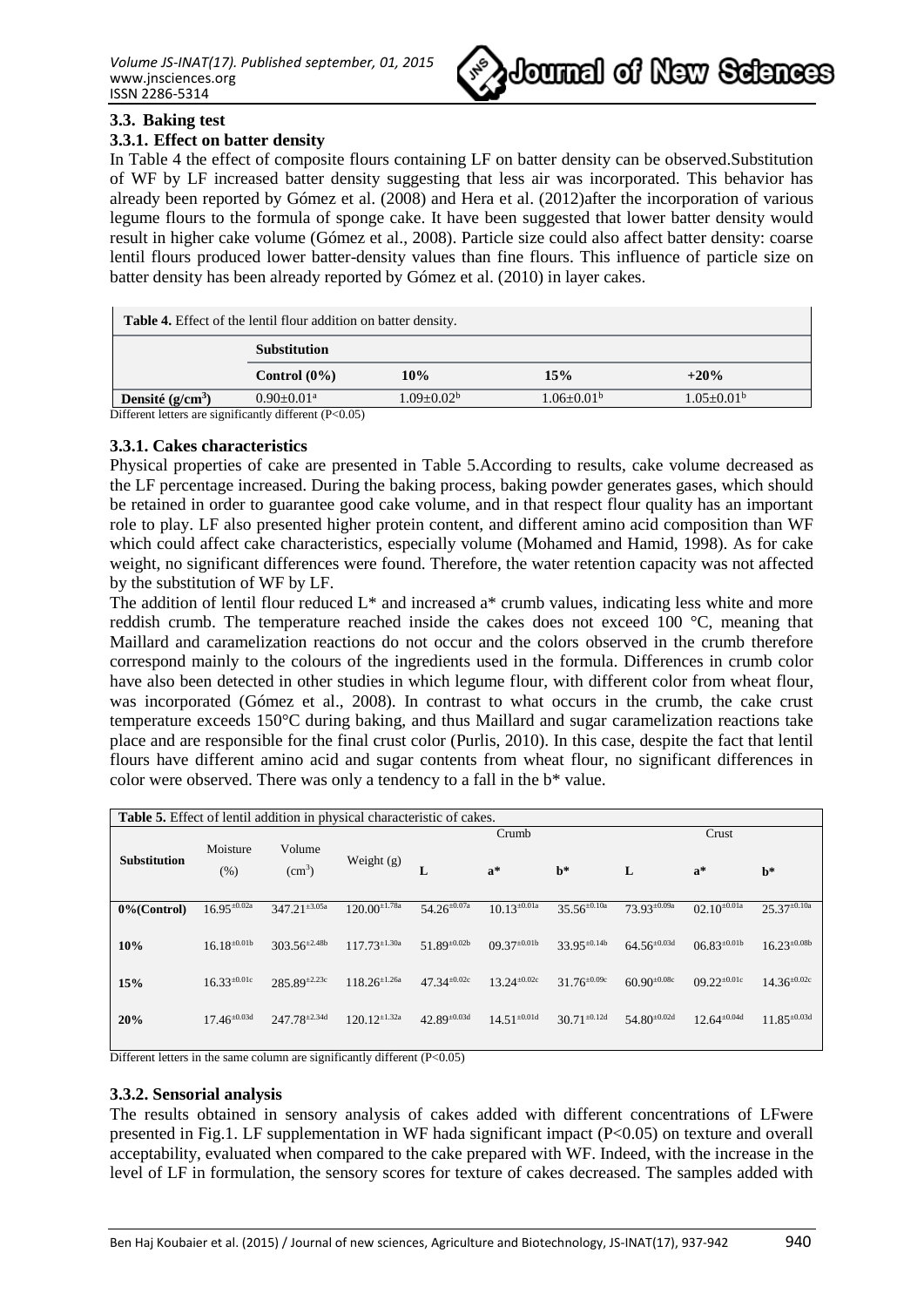

15 and 20% of LF had maximum overall acceptability. The overall acceptability score for these samples were 4.23 and 4.19, respectively, on a 5-point hedonic scale. However the addition of LF to wheat flour did not influence the acceptance of the color, odor and taste.



#### **4. Conclusion**

This study showed that it is possible to incorporate lentil flour into cake formulations, increasing the nutritionalvalue. The addition of lentil flour to wheat flour modified significantlythe farinographic and alveographic parameters of the dough. It was noted that addition of lentil flour reduced physical properties (volume and color L and b\*) of cake.Sensory evaluation of the final products revealed that wheat–lentil cake prepared with blended flour containing 15 and 20% of lentil flour were deemed to be the most acceptable.

## **5. References**

- **AACC (2000)** Approved methods of the American Association of Cereal Chemists, method 10-91, (10th ed.). St. Paul, MN: American Association of Cereal Chemists, Inc.
- **Adsule RN, Lawande KM, Kadam S S (1989)** Pea. In: Salankhe D K,Kadam S S (Eds.), CRC Handbook of World Food Legumes: Nutritional Chemistry, Processing Technology and Utilization. Boca Raton, FL, CRC Press, Boca
- **Agyare KK, Addo K, Xiong YL, Akoh CC (2005)** Effect of Structured Lipid on Alveograph Characteristics, Baking and Textural Qualities of Soft Wheat Flour. J. Cereal Sci. 42 (3): 309-316.
- **Ashraf S, Ghufran SaeedS M, Sayeed S A, Kanwar H, Ahmed M, Ali R (2012)** Impact of Lentil Fortification on Physical, Chemical and Instrumental Properties of Dough and its Influence on overall Quality of Cookies. Arab Gulf J. Sci. Res., 30 : 125-134
- **Bojňanska T, Frančakova H, Liškova M, Tokar M (2012)** Legumes the alternative raw materials for bread production. J. Microbiol., Biotechnol. Food Sci. 1: 876–886.
- **Bornet F R, Billaux M S, Messing B (1997)** Glycaemic index concept and metabolic diseases. Inter.J. Biol. Macromol. 21: 207-219.
- **Dalgetty D, Baik, BK (2006)** Fortification of Bread with Hulls and Cotyledon Fibers Isolated from Peas, Lentil and Chickpeas. Cereal Chem. 83 (3): 269-274.
- **Dhinda F, Lakshmi J A, Prakash J, Dasappa I (2012)** Effect of ingredients on rheological, nutritional and quality characteristics of high protein, high fibre and low carbohydrate bread. Food Bioprocess Technol. 5:2998–3006.
- **Eggum B O, Beame R M (1983)** The Nutritive Value of Seed Proteins.In: Gottschalk W, Muller P H, (Eds.) Seed Protein Biochemistry, Genetics and Nutritive Value. Kluwer Academic Publisher, Netherlands, pp 449-531.
- **Eissa A, Hussein A S, Mostafa, B E (2007)** Rheological properties and quality evaluation of Egyptian balady bread and biscuits supplemented with flours of ungerminated and germinated legume seeds or mushroom. Pol. J. Food Nutr. Sci. 57: 487–496.
- **FAO (2012)** Bulletin of Statistics. Food and Agriculture Organisation.
- Fenn D, Lukow O M, Humphreys G, Fields P G, Boye J I (2010). Wheat-legume composite flour quality. Inter. J. Food Prop., 13: 381–393.
- **Fu L, Tian J, Sun C, Li C (2008)** RVA and Farinograph Properties Study on Blends of Resistant Starchand Wheat Flour. Agr. Sci. China, 7 (7): 812-822.